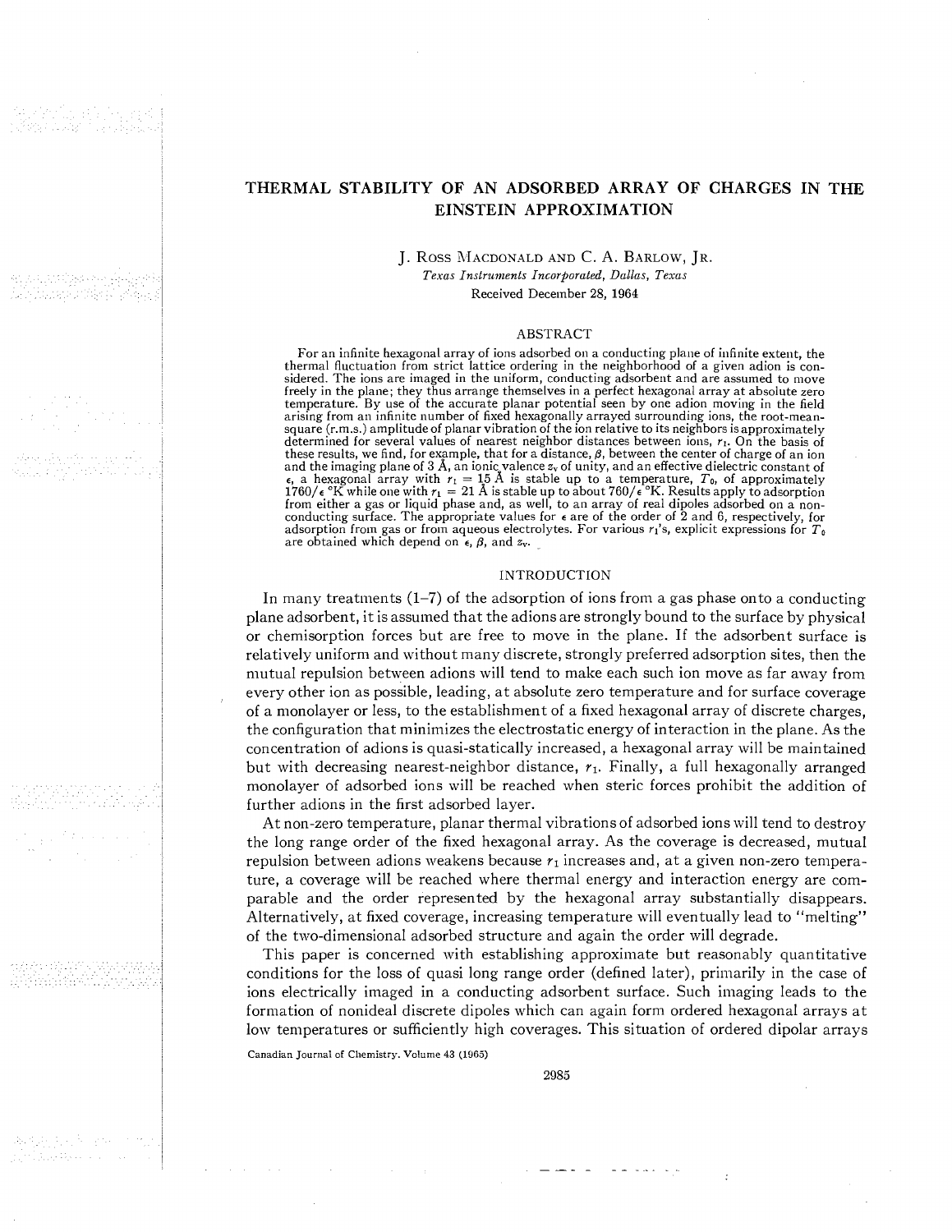# 2986 CANADIAN JOURNAL OF CHEMISTRY. VOL. 43, 1965

has received much attention in treatments of adsorption from a gas phase, although the dipoles are usually approximated as ideal (1-6). Elsewhere, we (see ref. S, hereafter referred to as 11) have treated the situation of hexagonally arrayed, nonideal dipoles in considerable detail and have also discussed the error to be expected from using the classical electrostatic image potential. For most cases of interest, the error is small, and the classical imaging formula was used there and will also be employed herein since we shall make use here of planar potentials calculated by the methods of 11.

The question of thermal stability of a hexagonal array of adions is also of importance in adsorption of ions from a liquid phase. In a number of treatments of the electrolyte double layer  $(9-13)$ , it has again been assumed that at least above some minimum surface coverage, the ions adsorbed on the electrode (usually a mercury drop) arrange themselves in a fixed hexagonal array. In this situation, there is the possibility of imaging of adions in the diffuse double layer as well as in the electrode (10-13). Such imaging leads to an infinite array of image charges perpendicular to the adsorbent surface and has been termed infinite imaging (13). When the imaging in the diffuse layer is assumed to be incomplete, the situation is termed partial imaging, whose limit is the present single-imaging situation (8) when imaging in the diffuse layer (if it exists) is absent or negligible. Bell, Levine, and Mingins (14) have considered the thermal stability problem for a partial-imaging situation nearly approximating infinite imaging. Their results and method, which is based on more approximate planar potentials and calculations than those used herein, will be discussed later.

The results of the present treatment, which apply to adsorption from a gas phase and, perhaps to a somewhat lesser extent, to adsorption from an electrolyte, inay be used to show under what conditions the single-imaging, hexagonal-array treatment of nonideal dipoles referred to earlier (8) is a good representation of the actual situation for an adsorbed layer of ions. Buff and Stillinger (15) have constructed a cluster integral theory of the double layer in which in treating the adsorbed ionic layer they properly account for short range forces. Hence, in their treatment the tendency of the adsorbed ions to form a lattice under conditions approaching close packing, as a result of the steric effects arising from such short range forces, is a natural consequence of the theory. It is important to recognize that the long range forces between the ions will also play a part in creating array structures. These arrays have nothing to do with steric effects and so are quite different from any arrays consistent with the Buff and Stillinger treatment. In the present work, we are concerned with the long range interaction type of array and ignore short range forces entirely. Our interest is to determine under what conditions such arrays are essentially undestroyed by thermal motion and therefore under what conditions arrays are adequate as models for the adsorbed layer. It should be pointed out that in those circumstances where the long range forces lead to array structures, the Buff and Stillinger theory loses validity: The reason for this is that in their theory (eqs. [33] et seq.) the long range forces are treated as a small perturbation-all Mayer f-bonds are linearized in the long range interaction and, consistent with this, contributions from the long range forces to clusters higher than first order are ignored. It is precisely in the regime where long range forces lead to array structures that such approximations become poor, however. Clearly, the treatments of Buff and Stillinger and those which assume an array model ab *initio* are complementary, but one should knoxv where the crossover occurs, and this question, while not considered by Buff and Stillinger, is approxiinately answered by this paper. As we shall see, even for infinite imaging (13), where adsorbed concentrations must be somewhat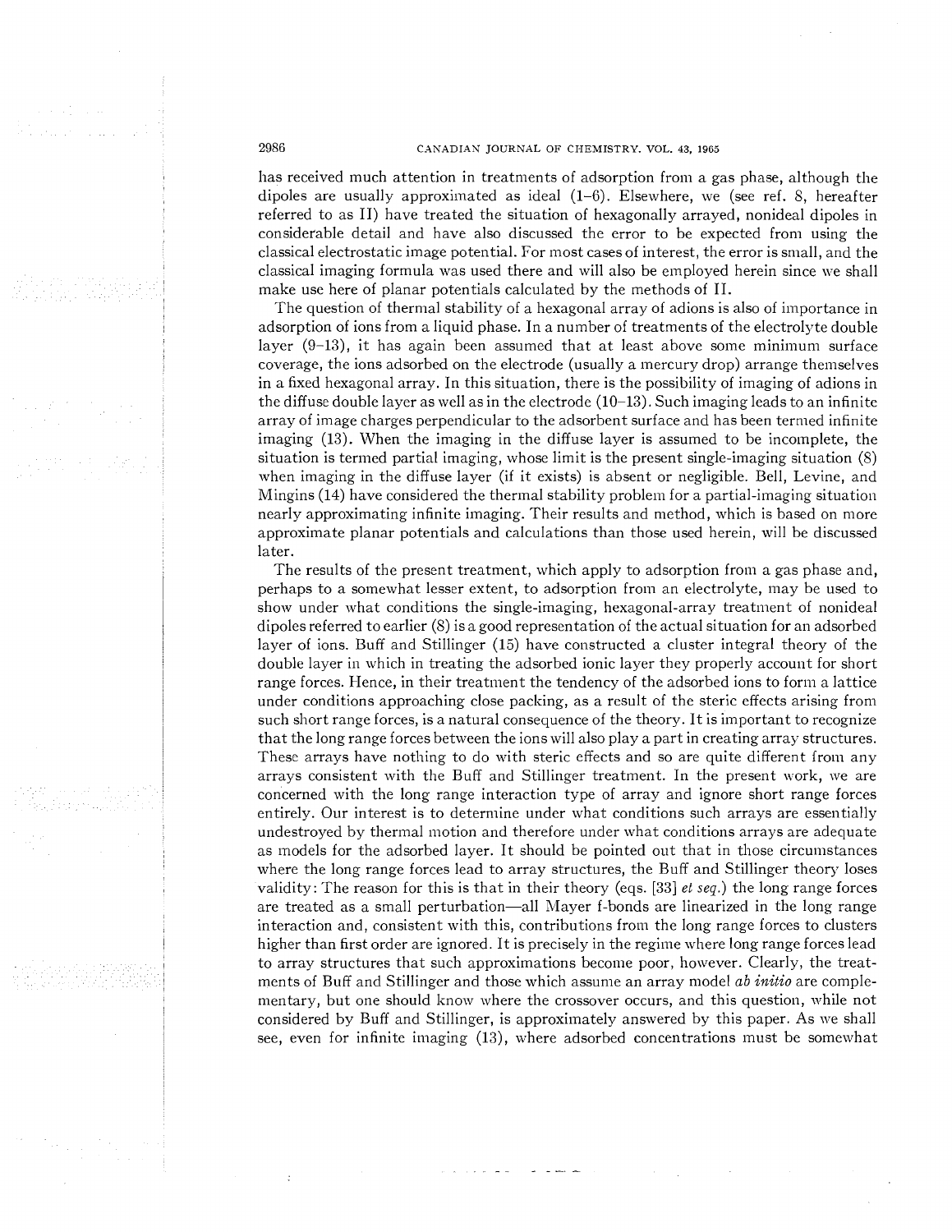# MACDONALD AND BARLOW, JR.: THERMAL STABILITY 2987

higher than for single-imaging situations in order that a hexagonal array will be formed and maintained at the usual experimental temperatures, there is an appreciable range of surface concentration less than the maximum experimentally observed concentration over which the hexagonal array seems to be a good model. The Buff and Stillinger approach seems more appropriate only at rather small adsorbed concentrations where quasi long range order has completely disappeared and where the effect of adsorption itself on measured quantities such as double-layer differential capacitance is still small.

#### THERMAL AVERAGING CALCULATION

Before actually attempting to estimate'the degree of thermal disorder present in a lattice, it is desirable to present a physical picture of the system as the temperature is raised from absolute zero. Consider the surroundings of a given particle: At any finite temperature, the correlation between the position of that particle, taken to define the origin, and the position of any other particle is a steadily decreasing function of distance. In fact, for sufficiently large arrays there will be a distance beyond which the fluctuations of particle positions relative to the particle at the origin will be comparable to or greater than the zero-temperature lattice separation between nearest neighbors. It is consequently only within such distances that the lattice structure is a good concept. Within this distance, the environment of a particle is that of a two-dimensional "microcrystal"; beyond this distance are other particles in motion, essentially uncorrelated with the given particle and belonging to their own microcrystals. As a particle inoves over the surface, some particles remote from the given one gradually leave this microcrystal and are replaced by other particles. Thus, after a sufficiently long time the original microcrystal will disappear and new microcrystals will have formed. In this respect, our two-dimensional system is different from the usual concept of a solid, three-dimensional lattice and resembles more the case of liquid crystals. Nonetheless, it is important to recognize that at any time the environment of any particle may be considered as a crystal of possibly very many lattice spacings in size. Now as the temperature is increased, the correlations between particle positions decrease and accordingly the sizes of the microcrystals decrease. Of course, provided the interaction potential between particles asymptotically falls off faster than the inverse square of the distance, all particles sufficiently remote from a given one will play an arbitrarily minor role in influencing that particle or its immediate surroundings. Accordingly, we shall say that quasi long range order exists provided the size of the microcrystals is sufficient that negligible change would result in the neighborhood of a given particle by taking the size of the microcrystals as infinite. In the present work, we shall, in fact, use the potential appropriate for an infinite array in carrying out thermal averaging.

As the temperature is raised further, quasi long range order begins to deteriorate and the particles become so agitated that eventually even the short range order, correlations between the positions of near neighbors, has dropped to a point where fluctuations play a significant role in determining even the local environment of a given particle. When the inicrocrystals have become only a few lattice spacings in linear dimension, a further raising of the temperature will finally destroy the obvious lattice structure and the  $n$ -body correlations remaining will become sufficiently small to be considered as mere perturbations upon a highly randomized system, as in Buff and Stillinger's (15) treatment of long range forces.

As has already been pointed out, the transition between the phase possessing indefinitely long range order and that described by microcrystals takes place at absolute zero. The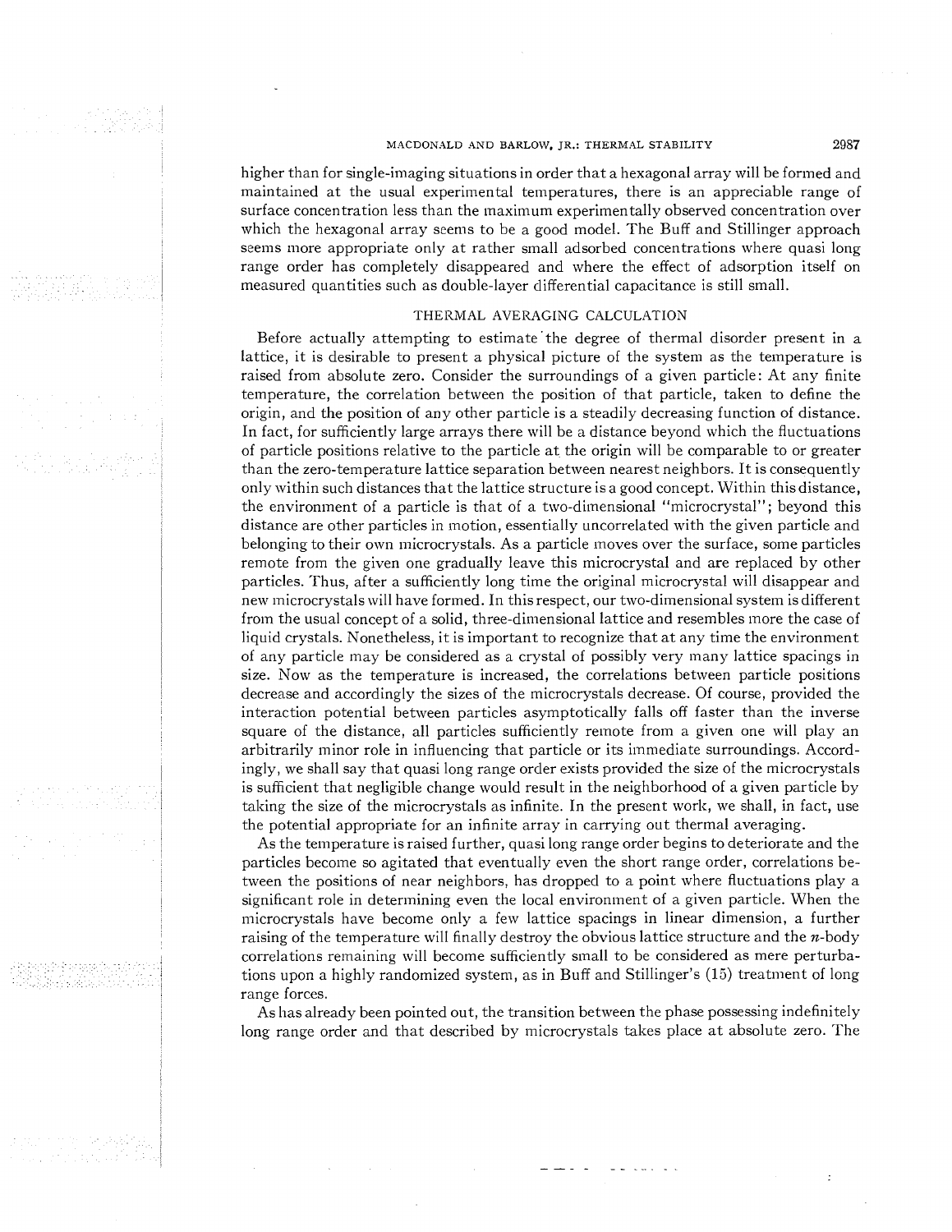# 2988 CANADIAN JOURNAL OF CHEMISTRY. VOL. **43,** 1965

transition which concerns us here, however, is the one wherein the neighborhood of a particle ceases to resemble a lattice at all, that is, the melting of the microcrystals. It is this melting which truly affects the appropriateness of a lattice model of a particle array for practical purposes. We shall be concerned, therefore, with the regime in which this gradual phase transition takes place and shall use the term "quasi long range order" to indicate the order of a microcrystal having a minimum linear dimension sufficiently greater than  $r_1$ . Note that our treatment involves a gradual diminution of order and is not relevant to first order phase transitions which may possibly occur.

In describing melting phenomena of three-dimensional crystals, two types of criteria have been used: One of these involves macroscopic thermodynamic quantities such as chemical potentials and pressures of the two phases; the other approach (which should lead to the same results, of course) is the microscopic statistical method exemplified by the melting criterion of Lindemann. This criterion which provides that melting takes place when the root-mean-square (r.m.s.) displacement of a particle relative to its neighbors is of the order of the lattice spacing or thereabouts seems appropriate for the type of gradual loss-of-ordering transition considered here. In applying such a criterion to the present situation, the "critical" r.m.s. displacement is determined by the maximum amount of disorder deemed consistent with an array model. Thus, the value actually used amounts to a choice for which the ions fluctuate so strongly as to be somewhat weakly associated with their lattice sites but not so strongly as to destroy the appropriateness of such sites as estimates of particle positions, and hence of local potentials. Finally, some discussion is necessary regarding the basis for calculating the r.m.s. thermal motion of a given particle relative to its neighbors.

Let us consider a fixed hexagonal array of ions of charge  $e$  and their images in the plane, conducting adsorbent. Let  $\beta$  be the distance between the center of charge of an adion and the conducting plane and  $r_1$  the nearest-neighbor distance for adsorbed ions. Take the origin of a rectangular coordinate system on the adsorbent surface between a given adion and its image, let x and y be in the plane, and take z positive along the outward perpendicular to the plane. For convenience define the normalized quantities  $R_1 \equiv r_1/\beta$ ,  $X \equiv x/\beta$ ,  $Y \equiv \gamma/\beta$ , and  $Z \equiv z/\beta$ . Then  $Z = 1$  will define the plane in which the centers of charge of the adions lie. There will be a charge at  $(X, Y, Z) = (0, 0, 1), (R_1, 0, 1), (R_1/2, ...)$  $\sqrt{(3)}R_1/2$ , 1), etc.

An accurate treatment of thermal averaging should involve averaging in the plane with all adions subject to thermal motion. Since even the problem of determining the accurate potential at a given point in the  $Z = 1$  plane arising from an infinite number of fixed, hexagonally arranged surrounding ions is itself quite difficult (8, 13), we shall consider the simpler problem in which the ion originally at  $(0, 0, 1)$  is allowed to move, under thermal perturbation, in the potential arising from all other ions and their images, taken to be substantially at the regular lattice sites. The solution of this problem will approximate closer and closer to the full vibration problem above as the planar r.1n.s. distance of vibration from the equilibrium position at  $(0, 0, 1)$  decreases. For consistency as well as stability, of course, we demand that this r.m.s. vibration distance be sufficiently small. Since the criterion we shall use for melting of two-dimensional quasi long range order is not very precise, the accuracy and applicability of the solution of the simplified problem will be adequate for our purpose. This simplification was also made by Bell, Levine, and Mingins  $(14)$ . In further support of the reasonableness of this approximation, we remark that the very same replacement of coupled particles by a system of individual particles, each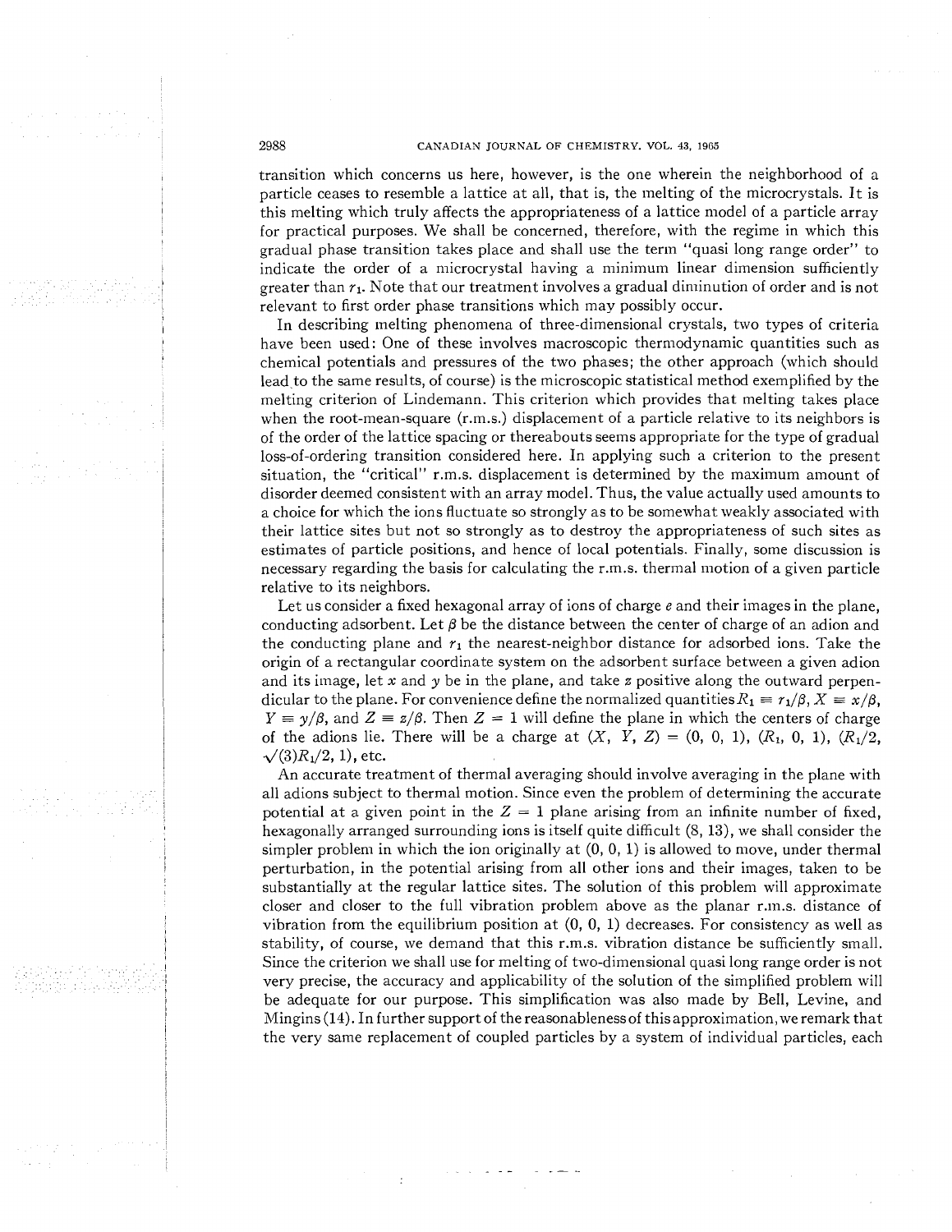# MACDONALD AND BARLOW, JR.: THERMAL STABILITY 2989

vibrating in the constant potential well representing the average interaction (calculated here as though at absolute zero) with its neighbors, was introduced by Einstein to calculate the vibrational energy of a solid (16) (see ref. 17 for an application of the Einstein inodel to adsorption). When Debye subsequently removed this approximation, it was seen that in spite of the introduction of coupled vibrations the Einstein and Debye theories predicted almost identical behavior except at temperatures very close to absolute zero. When we realize that except for a multiplicative constant these thermal energies predicted so accurately by the Einstein model are identical to the mean-square-displacement of the particles relative to their neighbors, we gain some optimism regarding the usefulness of our approach.

To carry out two-dimensional averaging conveniently, we need an analytic expression for the potential  $\psi_a(X, Y, 1) = \psi_a$  at the point  $(X, Y, 1)$  arising from all charges but that originally at  $(0, 0, 1)$ . Although such an expression was obtained in II, it is too complicated to lend itself readily to the weighted double integration needed in two-dimensional averaging. Thus, here we shall initially consider one-dimensional averaging along certain selected lines in the plane, then apply these results to consideration of two-dimensional motion.

Bell, Levine, and Mingins (14) have carried out their thermal stability, partial-imaging treatment using a fixed-array planar potential arrived at by two distinct types of approximation. First, only terms in the potential quadratic in x and y have been kept. Second, the doubly infinite sums remaining in the expression for the potential have been approximated by finite sums: only contributions from ions and their images lying relatively near the origin have been included. The quadratic approximation allows the integrals arising in the averaging problem to be carried out analytically. Another consequence of retaining only terms through quadratic is that to this order of approximation the potential becomes circularly symmetric. This is very convenient in determining the r.m.s. thermal displacement from the origin in the two dimensions of the planar array inasmuch as each degree of freedom contributes equally, reducing the complexity of the problem to that of one dimension. In the present calculation, however, higher order terms destroy the circular symmetry and present us with an essentially two-dimensional problem which is not so easily reduced to one dimension. Thus, we have been led to the method of studying motion along selected lines. As it turns out, the potential for single imaging in the neighborhood of the origin  $(r = (x^2 + y^2)^{1/2} \approx 0.3r_1)$  is fairly well approximated by the circularly symmetric form when a hexagonal array itself is a good approximation. We shall later see in the present single-imaging case how much difference is obtained between results calculated with the quadratic approximation and the results obtained when this approximation is not made.

Figure 1 shows the potential difference  $\xi = \psi_a(X, Y, 1) - \psi_a(0, 0, 1)$  plotted versus the normalized distance l for several values of  $R_1$  and several specific lines in the plane indicated by the heavy lines and arrows in the diagrams. These curves were calculated by the method described in II using  $\beta = 3$  Å,  $\epsilon = 1$ , and positive adions of unit valence. Here  $\epsilon$  is the dielectric constant in the neighborhood of adsorbed charges and *I* is the distance from an assumed center of one-dimensional vibration normalized by the basic triangle height  $h \equiv (\sqrt{3})/2r_1$ . Thus for the line to which the solid curves apply,  $l \equiv 2r/\sqrt{3}r_1 =$  $2R/\sqrt{3}R_1 \equiv 4x/3r_1$ , where  $R \equiv r/\beta$ . This particular line, a binary axis (and its five other half-line equivalents under the symmetry of the hexagonal lattice), is that along which vibration can occur most readily because the potential increases most slowly along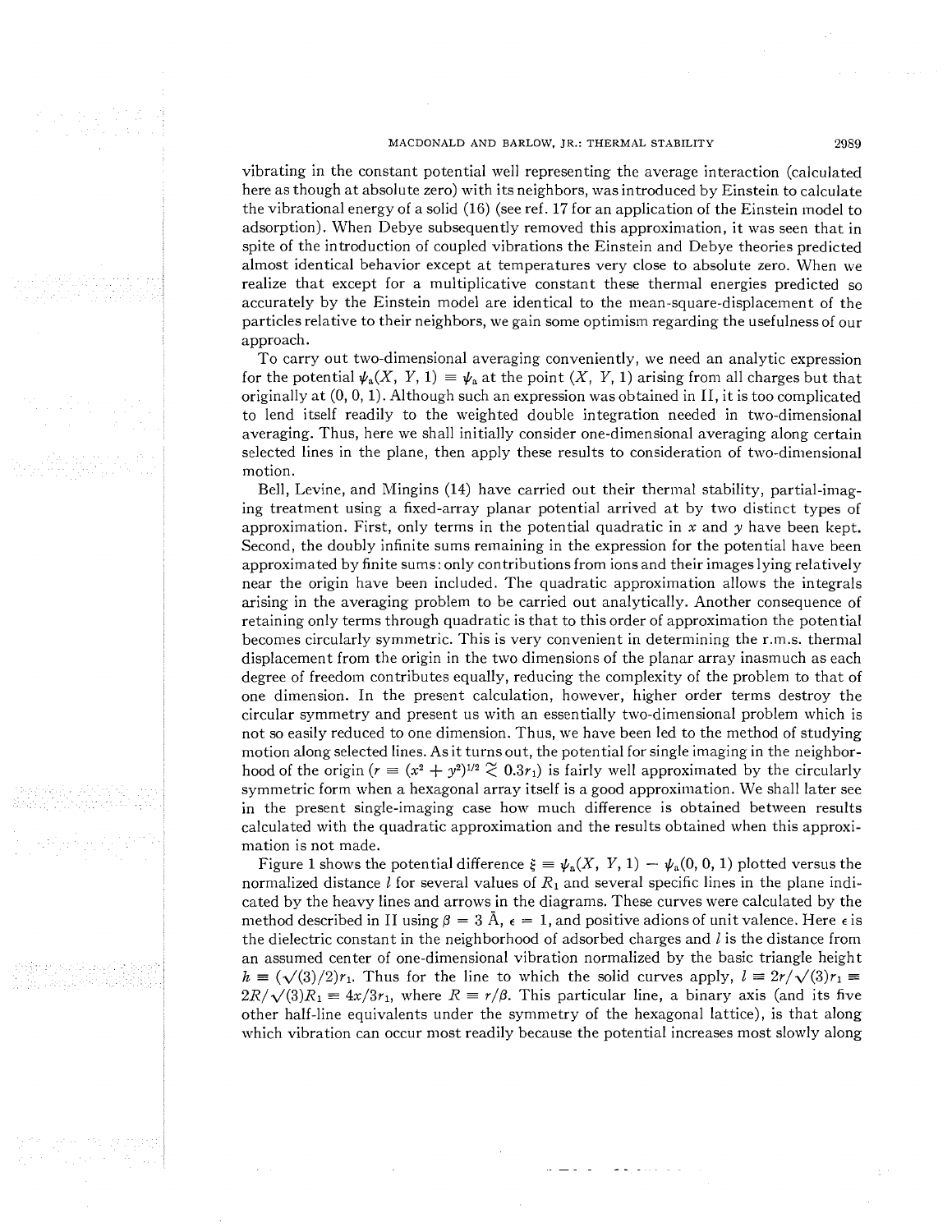2990

agelet en motball.

193

a atlanter





this line. Thus, it is of the most immediate interest to obtain the r.m.s. distance,  $\overline{(r^2)}^{\frac{1}{2}}$ , of vibration along this line. It will be termed line 1.

Let us define  $L = (\overline{r^2})^{\frac{1}{2}}/h$  as the normalized r.m.s. vibration amplitude. Then

 $[1]$ 

$$
L^{2} = \frac{\int_{0}^{\infty} l^{2} \rho(\xi) \exp(-e\xi/\epsilon kT) d\xi}{\int_{0}^{\infty} \rho(\xi) \exp(-e\xi/\epsilon kT) d\xi}
$$

$$
= \frac{\int_{0}^{\ln x} l^{2} \exp(-e\xi/\epsilon kT) dI}{\int_{0}^{\ln x} \exp(-e\xi/\epsilon kT) dI}.
$$

The second form follows because the weighting factor  $\rho(\xi) \propto (d\xi/dl)^{-1}$ . The quantity  $l_{\text{max}}$ is the value of l for which  $\xi = \infty$  provided such an l exists, and is infinite otherwise;  $l_{\text{max}} = 2$  for line 1. The dielectric constant enters (1) because  $\xi$  was calculated with  $\epsilon = 1$ .

The introduction of  $\epsilon$  is itself an approximation; it has been discussed at length elsewhere  $(6, 8, 13)$ . For adsorption from a gas phase, there will be no material between adions and  $\epsilon$  can arise only from adion polarizability itself. Therefore, in this case  $\epsilon$  will vary with coverage and will lie between approximately 1 and 3 or 4 at most. In the single-imaging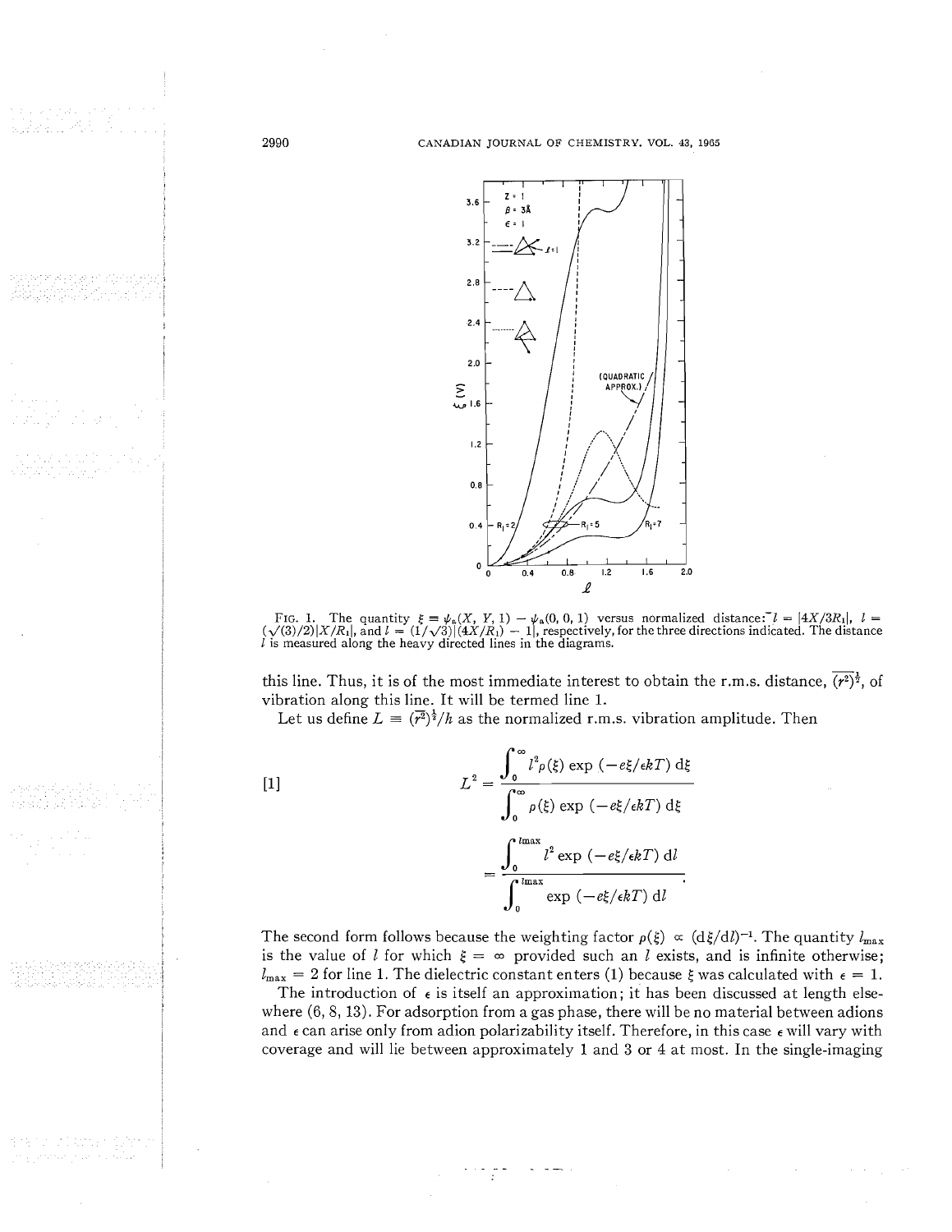## MACDONALD AND BARLOW, JR.: THERMAL STABILITY **2991**

electrolyte case, it has been found (8) that there is a very high field in the inner region of the double layer where ions are adsorbed and this field (for constant  $\epsilon$ ) varies only slightly with adsorbed ion concentration (itself a function of electrode charge). The field is large enough to produce almost entire dielectric saturation of the dipolar contribution of water molecules between adions. Thus, in this case the appropriate dielectric constant is probably 6 or less (8, IS) and will not vary much with coverage until the contribution from ionic polarizability outweighs that from water-molecule polarizability when the coverage approaches that of a monolayer. There is a feedback mechanism at work here which tends to ensure complete saturation. If the field is large enough to produce some dielectric saturation, the consequent reduction in  $\epsilon$  will increase the effective field, reducing  $\epsilon$  further and so on. The final self-consistent value of field and dielectric constant may not be that for complete saturation—this depends on the details of the dielectric constant-field dependence-but in the electrolyte single-imaging case, saturation is apparently virtually complete (8). In the present calculations, we shall use  $\epsilon = 6$ ; remember, however, that  $\epsilon$ and T enter the equations together. Thus, the lower  $\epsilon$  appropriate for gas phase adsorption can be associated with a higher temperature than the 20  $^{\circ}$ C we shall use in the electrolyte situation.

Since the potential is an even function of l, it must involve  $l^{2n}$ ,  $n = 1, 2, 3, \ldots$ , not  $l^n$ . To carry out the integrations in [1] numerically, we found it convenient to fit  $\xi(\ell^2)$  by rational approximations of the form

$$
\xi \cong [l^2/f(l^2)] \; \sum_{i=0}^3 \; \alpha \, l^{2 \, i} \Big/ \; \; \sum_{i=0}^3 \; \beta \, l^{2 \, i},
$$

 $[2]$ 

where  $f(l^2)$  varies in form with the line considered. For line 1,  $f(l^2) = l^2 - 4$ ; for line 2, a bisectrix axis (associated with the dashed curve in Fig. 1),  $f(l^2) = l^2 - 4/3$ ,  $l_{\text{max}} = \sqrt{(4/3)}$ ; and for line 3 (associated with the dotted curve in Fig. 1),  $f(l^2) = 1$ ,  $l_{\text{max}} = \infty$ . The constants  $\alpha_i$  and  $\beta_i$  were determined for given  $\beta$  and  $R_1$  from numerical values of  $\xi(l^2)$  calculated by the methods of 11. A Chebyshev type of rational fitting\* was used in finding best values for  $\alpha_i$  and  $\beta_i$ . This is an equi-ripple method which minimizes the absolute error between the original (or transformed) data and the approximation. Typical values obtained for  $\beta = 3$  Å and  $R_1 = 5$  were, for line 1,  $\alpha_0 = 121.2885$ ,  $\alpha_1 = -29.07516$ ,  $\alpha_2 = -25.75952$ ,  $\alpha_3 = 12.05564, \ \beta_0 = -45.52907, \ \beta_1 = 33.67155, \ \beta_2 = -29.53773, \text{ and } \beta_3 = 1. \text{ With } \xi$ available to very high accuracy in the form of eq. **[2],** the integrals of [I] could be readily evaluated numerically.

It is of interest to note that when  $\xi(l^2) \cong \chi l^2$ , where  $\chi$  is a constant, the integrals can be evaluated analytically and yield

[3] 
$$
L_0 = (\epsilon k T / 2e\chi)^{1/2} \equiv (\phi_1/\chi)^{1/2},
$$

where  $\phi_1 = \epsilon kT/2e$ . This quadratic approximation has been evaluated in several cases using x values obtained from an accurate fit of  $\xi(\ell^2)$  near the origin. The dash-dot curve of Fig. 1 is the result for  $R_1 = 5$  and line 1. For the quadratic approximation, as pointed out by Bell, Levine, and Mingins (14), who used only this approximation with  $2\phi_1$  rather than  $\phi_1$  since two-dimensional vibrations were envisaged, the average value  $\bar{\xi} = \epsilon kT/2e$  $\phi_1$ . Since the original  $\xi$  was defined with  $\epsilon = 1$ , we must divide the above result by  $\epsilon$  to obtain the average potential difference appropriate to a non-unity value of  $\epsilon$ .

*\*Programmed for computer by E. L. Jones of this laboratory.*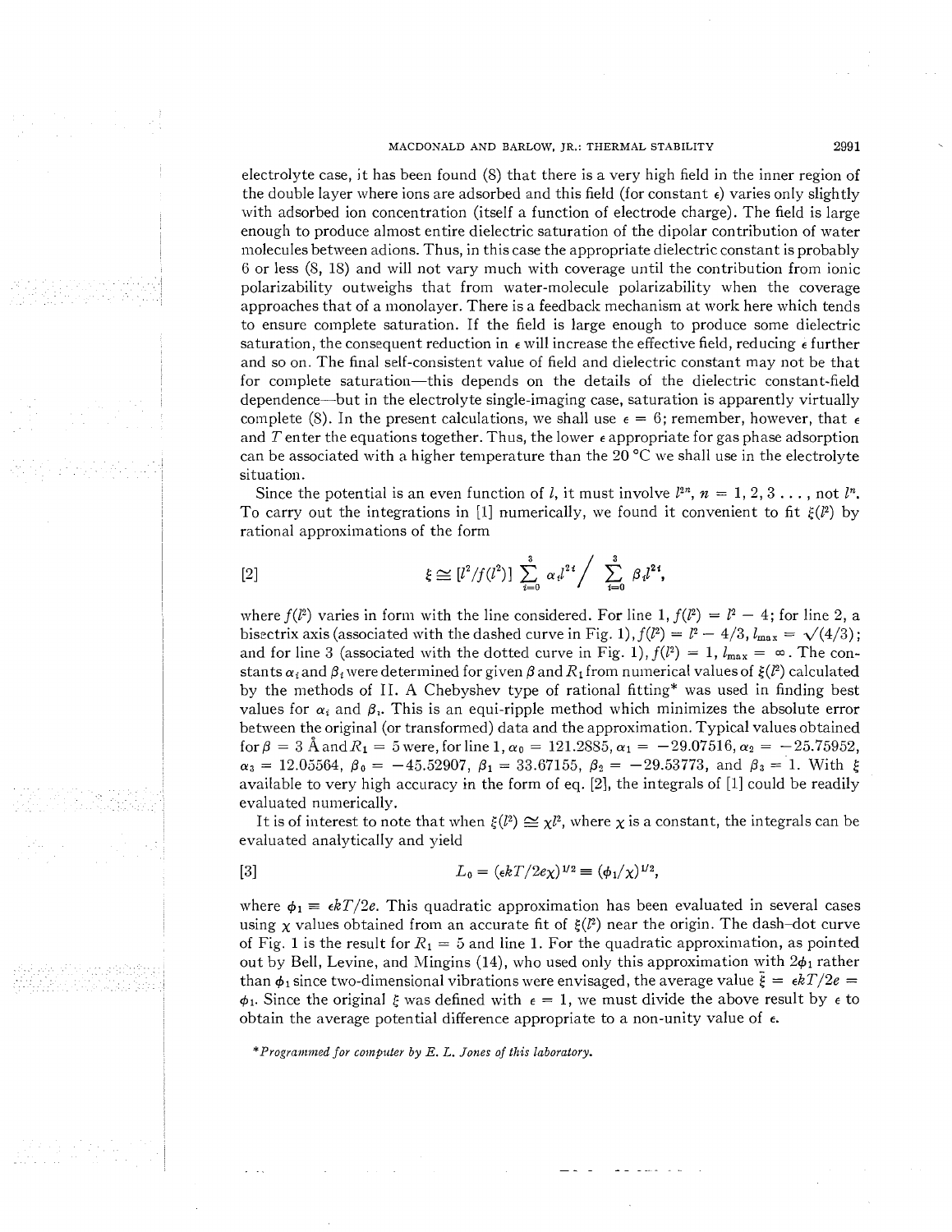#### 2002 CANADIAN JOURNAL OF CHEMISTRY. VOL. **43.** <sup>1966</sup>

# RESULTS OF CALCULATIONS

The single-imaging curves of Fig. 2 were calculated for line 1 using eqs. [I] and **[3].**  Clearly, terms in  $\xi$  higher than  $l^2$  cause  $L$  to be less than  $L_0$  provided the peak and valley parts of the  $\xi$  curves have negligible effect in the averaging. When they do become important, for  $R_1 > 4.5$ , the moving ion can vibrate further, on the average, and  $L > L_0$ . The dotted curve in Fig. 2 has been derived from the results of Levine, Mingins, and Bell (14) by transforming from the value  $\epsilon = 10$  they used to  $\epsilon = 6$ , more appropriate for the electrolyte situation, by changing the normalization to agree with our convention, and by dividing their results by  $\sqrt{2}$  to change (within the framework of the quadratic approximation) from two-dimensional to one-dimensional motion and averaging. It is evident that the ion can vibrate considerably more freely in the nearly infinite-imaging case than in the single-imaging case. For  $\epsilon = 2$ , more appropriate for adsorption from a gas phase, the curves of Fig. 2 apply to a temperature of about  $790\text{ °K}$ .



FIG. 2. The normalized r.m.s. vibration amplitude  $L \equiv [3(\overline{X^2 + Y^2})/4R_1^2]^{1/2}$  versus normalized nearestneighbor distance  $R_1 = r_1/\beta$ .

The superiority of two-dimensional over one-dimensional averaging depends on the ratio of the normalized distance  $l_0$ , over which circular symmetry is a good approximation, to  $L$ . If both these numbers are small enough that a hexagonal array is well maintained, two-dimensional averaging using the quadratic approximation will be the more appropriate provided  $l_0/L \n\leq 1$ . When vibration along a particular line, such as line 1, is greatly favored over all other directions of vibration,  $l_0/L$  will be much less than unity and the assumption of circular symmetry will be very poor.

Figures 1 and 2 show that  $l_0/L \approx 1$  for  $R_1 = 5$ . The ratio will be even larger for smaller **R1.** Thus, for the input parameters shown in Fig. 2, two-dimensional averaging will be a somewhat better approximation than one dimensional for  $R_1 \n\t\approx 5$ . If a criterion is established for the maximum one-dimensional  $L$  for which we may expect maintenance of a hexagonal array, then the criterion is divided by  $\sqrt{2}$  to obtain that appropriate for

aa Rasimid Maramata meessa Alexandria al

> باوردود والاعواز والاعراض دوالوردون tura labaran la ginta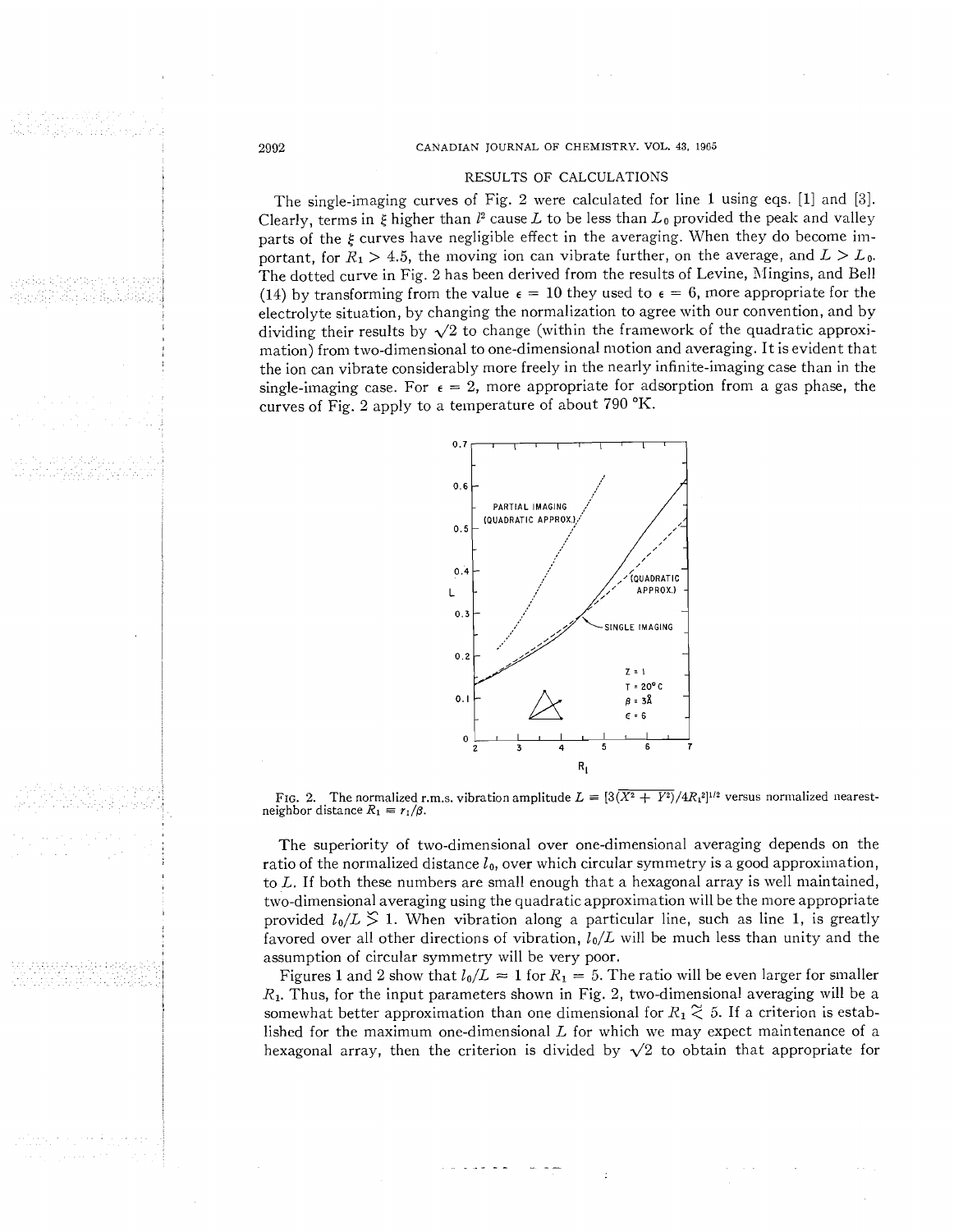#### MACDONALD AND BARLOW. JR.: THERMAL STABILITY **2993**

circular symmetry and two-dimensional averaging. It seems to us reasonable to pick  $L \gtrsim 0.5$  as a rough criterion for hexagonal array (microcrystal) stability. This is somewhat more stringent than that used by Bell, Levine, and Mingins (14) when transformed to the same basis for comparison. The two-dimensional criterion is thus  $L_2 \n\approx 0.35$ . It is of interest to compare this figure with the corresponding one for the melting of single-crystal solids:<br>In the latter case the value  $\sim 0.1$  has been found to be appropriate (19); however, it is important to realize that the case considered here is actually quite different from that of solids insofar as first order phase transitions are not treated and the forces are the long range repulsions of the similarly charged adions and their images rather than the crystalbinding fields of an ionic crystal or the short range forces found in metals and covalent crystals. We should accordingly not expect the analogous values to carry over from one situation to the other. Although we have here used the stability criterion  $L_2 \stackrel{\sim}{\sim} 0.35$ , Fig. 2 may be used in conjunction with any other reasonable value to obtain the limiting value of **R1** appropriate to the new criterion.

Since  $L \approx 0.35$  from Fig. 2 for  $R_1 = 5$ , this value of  $R_1$  seems, according to the above criterion, to be at or near the limit of hexagonal stability for the choices  $\beta = 3 \text{ Å}$ ,  $z_y = 1$ ,  $\epsilon = 6$ , and 20 °C. Further, Fig. 1 shows that for  $l \approx 0.35$ , circular symmetry is a fair approximation for  $R_1 = 5$ . In fact, the values of L obtained for lines 1, 2, and 3 were 0.351, 0.268, and 0.344, respectively, for  $R_1 = 5$ . The fair correspondence of these figures indicates the approximate validity of the circular symmetry assumption for  $R_1 \n\t\approx 5$  under the conditions of Fig. 2. The quadratic approximation for  $R_1 = 5$  leads to  $L_0 \approx 0.336$ , again showing that this further approximation is also not too bad for this value of  $R_1$ . Note that the heavy solid circles on the curves of Fig. 1 indicate the calculated values of  $L$ for the conditions of Fig. 2. It is worth noting that these conditions lead for  $R_1 = 5$  to an adsorbed charge density,  $q_1$ , of 8.22  $\mu$ C/cm<sup>2</sup>, a nearest-neighbor distance of 15 Å, and an area per adsorbed ion of about 195 **A2.** 

When the present two-dimensional averaging stability criterion is applied to the partialimaging curve of Fig. 2, one obtains a limiting  $R_1$  of about 3.5. In turn, this leads to a limiting area per ion of about 106  $\AA$ <sup>2</sup>, almost exactly the criterion for loss of hexagonal order derived by Bell, Levine, and Mingins for the partial-imaging case. This agreement is somewhat fortuitous since the effect of our more stringent criteria for Ioss of quasi long range order is offset by the present use of  $\epsilon = 6$  rather than 10. Comparison of the present results for partial and single imaging shows that the hexagonal array is appreciably inore rigid for single imaging, and quasi long range order is not lost until ionic nearest-neighbor distance is appreciably greater in the single-imaging case than for partial imaging. Kote especially that since the circular symmetry assumption is not very well met for  $R_1 = 5$ , the criteria for melting should actually lie between the two values 0.35 and 0.5, leading to a larger limiting  $R_1$  than 5 (and accordingly even poorer applicability of the assumption of circular symmetry) for stability calculations at 20 °C.

Finally, Fig. 3 shows how L depends on  $\phi_1$  for several values of  $R_1$ . The temperature scale shown at the top is appropriate for  $\epsilon = 6$ ; its values should be multiplied by 3 for the choice  $\epsilon = 2$  more appropriate in the gas adsorption situation. In this case, we see that even the array with  $R_1 = 7$  will be stable at room temperature. For  $\epsilon = 3$ , it will be stable only below about  $-20$  °C. We may write the temperature at which stability tends to disappear according to the present two-dimensional criterion as  $T_0 \sim 1760/\epsilon$  or  $760/\epsilon$  °K disappear according to the present two-dimensional criterion as  $T_0 \sim 1760/\epsilon$  or  $760/\epsilon$  °K for  $r_1 = 15$  Å or 21 Å, respectively, when  $\beta = 3$  Å. Note that since the  $R_1 = 2$  curve is exactly proportional to  $\sqrt{\phi_1}$ , the circular symmetry and quadratic approximations are completely valid for this curve.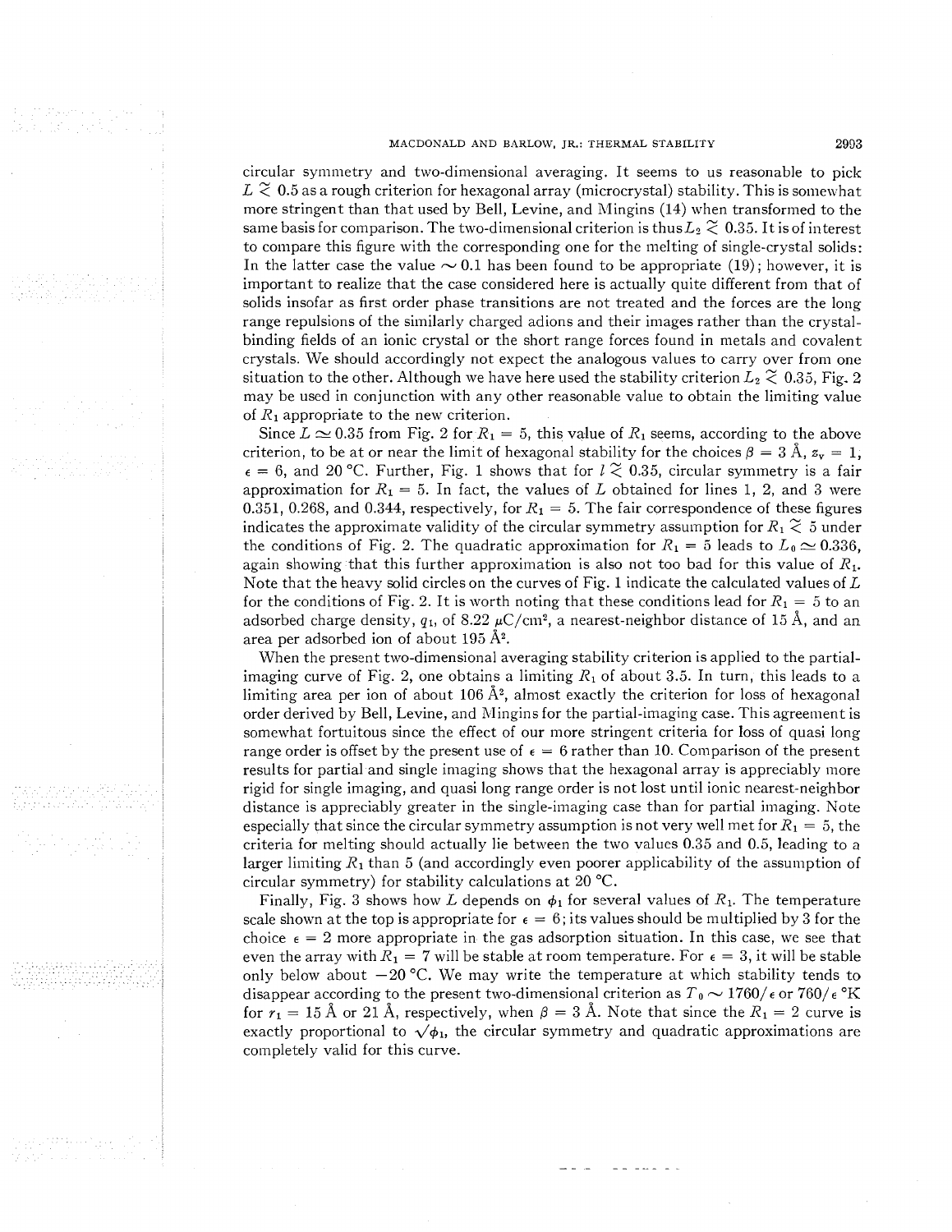CAXADIAN JOURNAL OF CHEMISTRY. VOL. **43.** 1965



FIG. 3. The normalized r.m.s. amplitude L versus  $\phi_1 = \frac{1}{2} kT/2e$ . The temperature scale at the top applies for  $\epsilon = 6$ .

Thus far, we have considered only adions of valence  $z_y = 1$ . When  $z_y$  is different from unity, our  $\phi_1$  becomes  $\phi_1/z_v^2$ . Thus, for adions of valence 2, for example, the instability temperature is four times greater than that for  $z<sub>y</sub> = 1$ . Further, when  $R_1 \geq 5$ , it turns out (8) that  $\psi_a(0, 0, 1)$ , for example, may be well approximated by  $\beta$  times the field at  $(0, 0, 1)$ derived by replacing all nonideal dipoles by ideal dipoles  $(6)$ . In this case,  $\xi$  will be proportional to  $\beta^2$ , and our present L curves, derived with  $\beta = 3$  Å, may be transformed to apply to arbitrary  $\beta$  by replacing a given  $\phi_1$  by  $\phi_1/\beta^2$ . In the present work we have used  $\beta = 3$  Å since this value seems most appropriate for most electrolyte double layer situations of interest. In adsorption from a gas phase,  $\beta$  may frequently be somewhat smaller even when the imaging plane is taken  $\approx 0.5 \text{ Å}$  behind the "physical" surface of the conducting adsorbent (8, 16). When  $R_1 \geq 5$ , the effective  $\epsilon$  appropriate for adsorption from a gas phase is probably (6) appreciably less than 2. For  $r_1 = 15$  Å, we may finally write  $T_0 \sim 1760(z_v\beta/3 \text{ Å})^2/\epsilon$  °K. A similar expression for  $r_1 = 21 \text{ Å}$  is  $T_0 \sim 760(z_v\beta/3 \text{ Å})^2/\epsilon$  °K.

No information seems currently available concerning the sharpness of melting of twodimensional order with temperature increase or increase in nearest-neighbor distance. It is clear, however, that if quasi long range order has disappeared by the time  $R_1$  has reached a certain value, say  $R_{10}$ ,  $R_1$  must be somewhat smaller than  $R_{10}$  before the order will reestablish itself. Further,  $R_1$  must be larger than  $R_{10}$  before the cluster theory of Buff and Stillinger (15) is a good approximation. If  $R_{10} = 5$ , for example, corresponding to a  $q_1$  of 8.22  $\mu$ C/cm<sup>2</sup>, a  $q_1$  of 10 or 12  $\mu$ C/cm<sup>2</sup> might be required before hexagonal order were regained, and a value of  $q_1$  as small as 5 or 6  $\mu$ C/cm<sup>2</sup> might be required before the Buff-Stillinger approach would be applicable. As an example, for 1.0 N KI ( $z_v = -1$ ), the results of Grahame (20) indicate that the charge on the electrode, q, might have to be less than  $\sim -9 \mu C/cm^2$  for the Buff-Stillinger approach to apply and greater than  $\sim -6 \mu C/m^2$ than  $\sim -9 \mu C/cm^2$  for the Buff-Stillinger approach to apply and greater than  $\sim -6 \mu C/cm^2$  for the hexagonal lattice model to apply. Between  $-9$  and  $-6 \mu C/cm^2$  neither model would theoretically apply well but the gap might be bridged reasonably accurately by extrapolation between the results of the two approaches. Grahame's data extends to  $q_{\text{max}} = 18 \,\mu\text{C/cm}^2$  and  $|q_{1(\text{max})}| \approx 42.61 \,\mu\text{C/cm}^2$ , indicating that the hexagonal model applies, at 20 °C,  $\epsilon = 6$ , and  $z_v = \pm 1$ , over a much greater and more important part of the  $|q_1|$  range than does the Buff-Stillinger approach.

2994